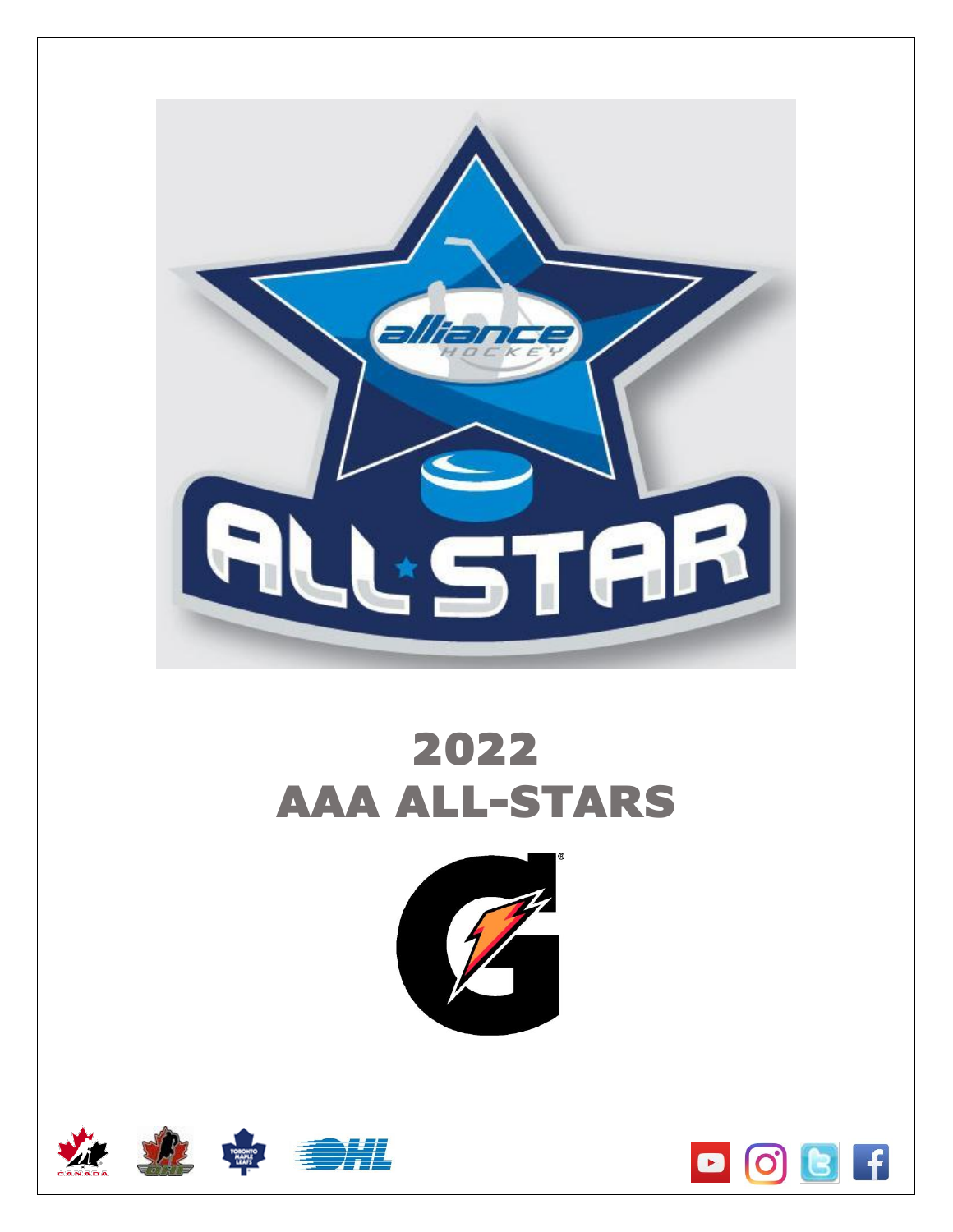

## **AAA - EAST** RUSTAR TEAM BLUE

|    | <b>GOAL</b>      |                   |             |               |        |            |                    |                           |  |  |  |
|----|------------------|-------------------|-------------|---------------|--------|------------|--------------------|---------------------------|--|--|--|
| #  | <b>Last Name</b> | <b>First Name</b> | Catch       | <b>Height</b> | Weight | <b>DOB</b> | Hometown           | 2021-2022 Team            |  |  |  |
| 1  | <b>GRANT</b>     | <b>EVAN</b>       | L           | 5.08          | 127    | 2007-05-29 | <b>CONESTOGO</b>   | <b>WATERLOO WOLVES</b>    |  |  |  |
| 30 | <b>HILL</b>      | <b>AIDAN</b>      | L           | 5.10          | 160    | 2007-05-07 | <b>STRATFORD</b>   | <b>HURON PERTH LAKERS</b> |  |  |  |
|    | <b>DEFENCE</b>   |                   |             |               |        |            |                    |                           |  |  |  |
| #  | <b>Last Name</b> | <b>First Name</b> | Shot        | <b>Height</b> | Weight | <b>DOB</b> | Hometown           | 2021-2022 Team            |  |  |  |
| 2  | <b>CASWELL</b>   | <b>NOAH</b>       | L           | 5.09          | 155    | 2007-06-12 | <b>INNERKIP</b>    | <b>BRANTFORD 99ERS</b>    |  |  |  |
| 3  | D'ARCY           | <b>JACK</b>       | R           | 5.08          | 140    | 2007-12-02 | <b>CAMBRIDGE</b>   | <b>CAMBRIDGE HAWKS</b>    |  |  |  |
| 4  | DARRIGAN         | <b>MATTHEW</b>    | R           | 5.11          | 162    | 2007-04-26 | <b>CONESTOGO</b>   | <b>WATERLOO WOLVES</b>    |  |  |  |
| 5  | <b>MORCONE</b>   | <b>ANTHONY</b>    | L           | 6.00          | 150    | 2007-06-24 | <b>HAMILTON</b>    | <b>HAMILTON HUSKIES</b>   |  |  |  |
| 6  | <b>RUTLEDGE</b>  | <b>MICHAEL</b>    | R           | 5.09          | 140    | 2007-03-06 | <b>KITCHENER</b>   | KITCHENER JR RANGERS      |  |  |  |
| 7  | <b>VADER</b>     | <b>TEAGUE</b>     | L           | 5.09          | 140    | 2007-08-23 | <b>GOWANSTOWN</b>  | <b>HURON PERTH LAKERS</b> |  |  |  |
|    | <b>FORWARD</b>   |                   |             |               |        |            |                    |                           |  |  |  |
| #  | <b>Last Name</b> | <b>First Name</b> | <b>Shot</b> | Height        | Weight | <b>DOB</b> | Hometown           | 2021-2022 Team            |  |  |  |
| 8  | <b>BLACK</b>     | SAM               | L           | 5.11          | 150    | 2007-03-08 | <b>FERGUS</b>      | <b>WATERLOO WOLVES</b>    |  |  |  |
| 9  | <b>BRADACS</b>   | <b>EVAN</b>       | R           | 5.08          | 145    | 2007-06-03 | <b>SIMCOE</b>      | <b>BRANTFORD 99ERS</b>    |  |  |  |
| 10 | <b>CHARRON</b>   | <b>JORDAN</b>     | R           | 5.09          | 145    | 2007-06-21 | <b>AYR</b>         | <b>CAMBRIDGE HAWKS</b>    |  |  |  |
| 11 | <b>GALWAY</b>    | <b>JACK</b>       | L           | 5.05          | 125    | 2007-07-10 | <b>MILTON</b>      | <b>CAMBRIDGE HAWKS</b>    |  |  |  |
| 12 | GAMMAGE          | <b>REID</b>       | R           | 5.07          | 135    | 2007-04-15 | <b>CAMBRIDGE</b>   | <b>CAMBRIDGE HAWKS</b>    |  |  |  |
| 13 | <b>GERBER</b>    | <b>BRENDAN</b>    | R           | 5.08          | 150    | 2007-02-24 | <b>NEW HAMBURG</b> | KITCHENER JR RANGERS      |  |  |  |
| 14 | <b>HARMER</b>    | CARSON            | L           | 5.08          | 145    | 2007-01-13 | <b>ST. MARYS</b>   | <b>HURON PERTH LAKERS</b> |  |  |  |
| 15 | <b>LEONE</b>     | <b>THOMAS</b>     |             | 5.09          | 140    | 2007-08-02 | ANCASTER           | <b>HAMILTON HUSKIES</b>   |  |  |  |
| 16 | <b>RATCLIFFE</b> | SAMUEL            | R           | 5.07          | 135    | 2007-05-26 | <b>ELMIRA</b>      | <b>WATERLOO WOLVES</b>    |  |  |  |
| 17 | <b>SINCLAIR</b>  | <b>JOSEPH</b>     | R           | 5.06          | 140    | 2007-10-06 | <b>HAMILTON</b>    | <b>HAMILTON HUSKIES</b>   |  |  |  |
| 18 | <b>SLATTERY</b>  | <b>COLIN</b>      | L           | 5.06          | 135    | 2007-06-06 | <b>STRATFORD</b>   | <b>HURON PERTH LAKERS</b> |  |  |  |
| 19 | <b>VISNESKIE</b> | <b>JORDAN</b>     | L           | 6.02          | 180    | 2007-08-29 | <b>MITCHELL</b>    | <b>HURON PERTH LAKERS</b> |  |  |  |







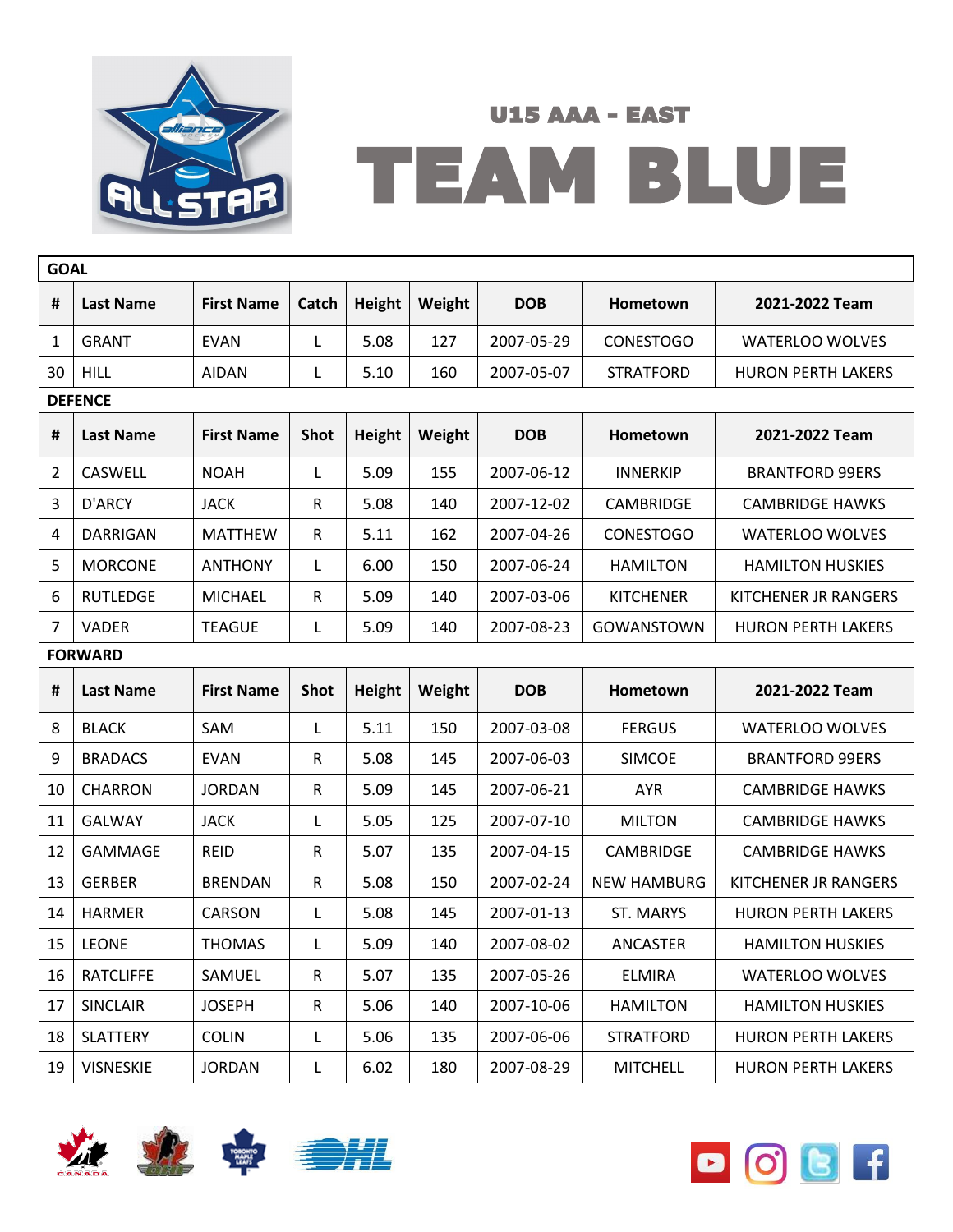

## U15 AAA - WEST **EAM WHITE**

|    | <b>GOAL</b>       |                   |             |               |        |            |                      |                               |  |  |  |
|----|-------------------|-------------------|-------------|---------------|--------|------------|----------------------|-------------------------------|--|--|--|
| #  | <b>Last Name</b>  | <b>First Name</b> | Catch       | <b>Height</b> | Weight | <b>DOB</b> | Hometown             | 2021-2022 Team                |  |  |  |
| 1  | <b>KOPROWSKI</b>  | <b>MATTHEW</b>    | L           | 6.02          | 182    | 2007-02-05 | <b>KOMOKA</b>        | <b>ELGIN MIDDLESEX CHIEFS</b> |  |  |  |
| 30 | <b>HUNTER</b>     | <b>GANNON</b>     | L           | 5.08          | 156    | 2007-06-23 | <b>KINGSVILLE</b>    | <b>SUN COUNTY PANTHERS</b>    |  |  |  |
|    | <b>DEFENCE</b>    |                   |             |               |        |            |                      |                               |  |  |  |
| #  | <b>Last Name</b>  | <b>First Name</b> | <b>Shot</b> | <b>Height</b> | Weight | <b>DOB</b> | Hometown             | 2021-2022 Team                |  |  |  |
| 2  | <b>BELLEAU</b>    | <b>BRYCE</b>      | L           | 5.07          | 130    | 2007-05-21 | COTTAM               | <b>SUN COUNTY PANTHERS</b>    |  |  |  |
| 3  | <b>CLARIDGE</b>   | <b>WILLIAM</b>    | L           | 6.02          | 170    | 2007-06-02 | LAKESHORE            | <b>SUN COUNTY PANTHERS</b>    |  |  |  |
| 4  | <b>CLARK</b>      | <b>BRAEDON</b>    | L           | 5.10          | 150    | 2007-03-27 | <b>LONDON</b>        | <b>LONDON JR KNIGHTS</b>      |  |  |  |
| 5  | <b>LAEVENS</b>    | <b>LUKE</b>       | R           | 5.10          | 175    | 2007-05-30 | <b>BRIGHTS GROVE</b> | <b>LAMBTON JR STING</b>       |  |  |  |
| 6  | <b>MARENTETTE</b> | <b>THANASI</b>    | L           | 5.11          | 189    | 2007-01-30 | <b>BELLE RIVER</b>   | <b>WINDSOR JR SPITFIRES</b>   |  |  |  |
| 7  | <b>REID</b>       | <b>ROWAN</b>      | ${\sf R}$   | 5.11          | 150    | 2007-02-09 | <b>LONDON</b>        | <b>LONDON JR KNIGHTS</b>      |  |  |  |
|    | <b>FORWARD</b>    |                   |             |               |        |            |                      |                               |  |  |  |
| Ħ  | <b>Last Name</b>  | <b>First Name</b> | <b>Shot</b> | Height        | Weight | <b>DOB</b> | Hometown             | 2021-2022 Team                |  |  |  |
| 8  | <b>ARQUETTE</b>   | <b>CAMERON</b>    | ${\sf R}$   | 5.07          | 145    | 2007-04-27 | <b>WHEATLEY</b>      | <b>SUN COUNTY PANTHERS</b>    |  |  |  |
| 9  | <b>DAROCY</b>     | <b>ASHTON</b>     | L           | 5.09          | 130    | 2007-12-29 | LASALLE              | <b>WINDSOR JR SPITFIRES</b>   |  |  |  |
| 10 | <b>JOYCE</b>      |                   |             |               |        |            |                      |                               |  |  |  |
|    |                   | <b>COLSEN</b>     | L           | 5.06          | 132    | 2007-11-09 | <b>LONDON</b>        | <b>ELGIN MIDDLESEX CHIEFS</b> |  |  |  |
| 11 | <b>KECHEGO</b>    | <b>ZANDER</b>     | L           | 5.10          | 165    | 2007-04-07 | <b>LONDON</b>        | <b>LONDON JR KNIGHTS</b>      |  |  |  |
| 12 | <b>KNIGHT</b>     | <b>OWEN</b>       | ${\sf R}$   | 5.09          | 145    | 2007-08-02 | SARNIA               | <b>LAMBTON JR STING</b>       |  |  |  |
| 13 | LAPRISE           | <b>LUCAS</b>      | R           | 5.07          | 150    | 2007-01-28 | WALLACEBURG          | <b>CHATHAM-KENT CYCLONES</b>  |  |  |  |
| 14 | <b>MILLER</b>     | <b>CONNOR</b>     | L           | 5.10          | 150    | 2007-04-17 | <b>WINDSOR</b>       | <b>WINDSOR JR SPITFIRES</b>   |  |  |  |
| 15 | <b>NESBITT</b>    | <b>JACK</b>       | L           | 6.03          | 167    | 2007-01-12 | SARNIA               | LAMBTON JR STING              |  |  |  |
| 16 | SNELGROVE         | <b>PARKER</b>     | L           | 5.11          | 156    | 2007-01-20 | <b>LONDON</b>        | <b>LONDON JR KNIGHTS</b>      |  |  |  |
| 17 | SUTHERLAND        | <b>JIMMY</b>      | L           | 5.07          | 130    | 2007-02-14 | <b>KOMOKA</b>        | <b>ELGIN MIDDLESEX CHIEFS</b> |  |  |  |
| 18 | <b>YOUNG</b>      | <b>AIDEN</b>      | L           | 5.08          | 140    | 2007-04-18 | <b>LONDON</b>        | <b>LONDON JR KNIGHTS</b>      |  |  |  |







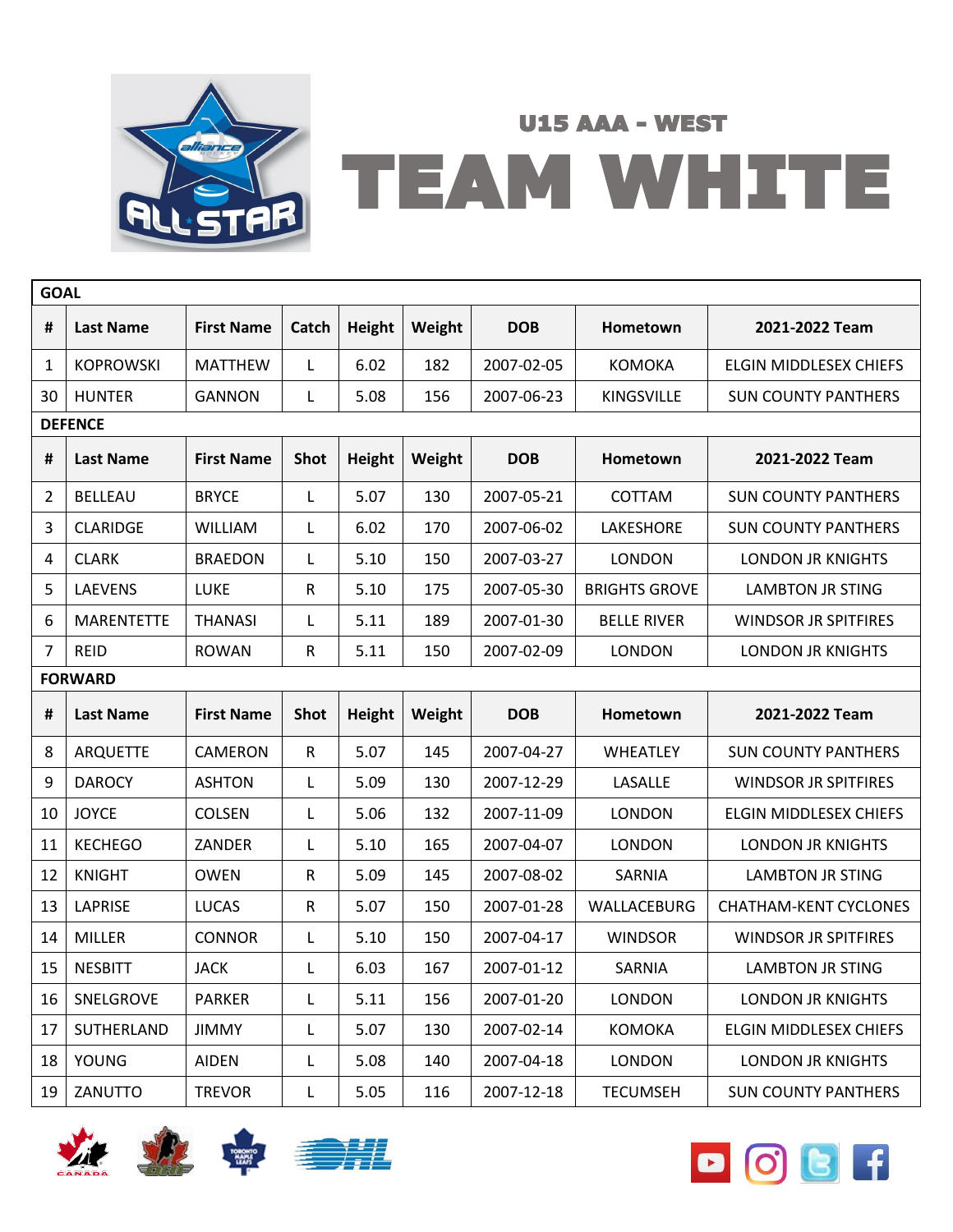

# U16 AAA **TEAM BLUE**

|    | <b>GOAL</b>      |                   |              |               |        |            |                    |                               |  |  |  |  |
|----|------------------|-------------------|--------------|---------------|--------|------------|--------------------|-------------------------------|--|--|--|--|
| #  | <b>Last Name</b> | <b>First Name</b> | Catch        | <b>Height</b> | Weight | <b>DOB</b> | Hometown           | 2021-2022 Team                |  |  |  |  |
| 1  | <b>DAVIS</b>     | <b>CONNOR</b>     | L            | 5.10          | 191    | 2006-03-06 | <b>BELLE RIVER</b> | <b>WINDSOR JR SPITFIRES</b>   |  |  |  |  |
| 30 | <b>DOYLE</b>     | <b>DANNY</b>      | L            | 5.09.75       | 136    | 2006-02-08 | <b>HAMILTON</b>    | <b>BRANTFORD 99ERS</b>        |  |  |  |  |
|    | <b>DEFENCE</b>   |                   |              |               |        |            |                    |                               |  |  |  |  |
| #  | <b>Last Name</b> | <b>First Name</b> | <b>Shot</b>  | <b>Height</b> | Weight | <b>DOB</b> | Hometown           | 2021-2022 Team                |  |  |  |  |
| 2  | <b>FORSTER</b>   | <b>REID</b>       | $\mathsf{R}$ | 5.10          | 155    | 2006-08-07 | CAMBRIDGE          | <b>CAMBRIDGE HAWKS</b>        |  |  |  |  |
| 3  | <b>GLAVIN</b>    | <b>JOSHUA</b>     | L            | 6.01          | 177    | 2006-09-24 | SARNIA             | <b>LAMBTON JR STING</b>       |  |  |  |  |
| 4  | <b>SIMIONI</b>   | <b>ALEX</b>       | ${\sf R}$    | 5.08.5        | 144    | 2006-07-21 | <b>KITCHENER</b>   | KITCHENER JR RANGERS          |  |  |  |  |
| 5  | <b>SPENCER</b>   | <b>LIAM</b>       | L            | 6.02.5        | 175    | 2006-01-19 | <b>LONDON</b>      | <b>LONDON JR KNIGHTS</b>      |  |  |  |  |
| 6  | <b>STROHACK</b>  | <b>GRAYDEN</b>    | L            | 6.02.5        | 182    | 2006-06-09 | <b>WATERLOO</b>    | <b>WATERLOO WOLVES</b>        |  |  |  |  |
| 7  | <b>STUBGEN</b>   | <b>JULIAN</b>     | L            | 5.09.75       | 170    | 2006-04-06 | <b>THORNDALE</b>   | <b>ELGIN MIDDLESEX CHIEFS</b> |  |  |  |  |
|    | <b>FORWARD</b>   |                   |              |               |        |            |                    |                               |  |  |  |  |
| #  | <b>Last Name</b> | <b>First Name</b> | <b>Shot</b>  | <b>Height</b> | Weight | <b>DOB</b> | Hometown           | 2021-2022 Team                |  |  |  |  |
|    |                  |                   |              |               |        |            |                    |                               |  |  |  |  |
| 8  | <b>DUPUIS</b>    | <b>JACE</b>       | L            | 5.10.5        | 161    | 2006-07-06 | <b>CORUNNA</b>     | <b>LAMBTON JR STING</b>       |  |  |  |  |
| 9  | <b>HOLLOWAY</b>  | SHAYNE            | L            | 5.08          | 159    | 2006-02-02 | CALEDONIA          | <b>HAMILTON HUSKIES</b>       |  |  |  |  |
| 10 | LANGSTAFF        | <b>COLIN</b>      | ${\sf R}$    | 5.09          | 134    | 2006-02-17 | <b>DORCHESTER</b>  | <b>ELGIN MIDDLESEX CHIEFS</b> |  |  |  |  |
| 11 | <b>MARONTATE</b> | <b>CALE</b>       | L            | 5.09.5        | 161    | 2006-01-30 | <b>HARROW</b>      | <b>SUN COUNTY PANTHERS</b>    |  |  |  |  |
| 12 | <b>MCCALLUM</b>  | <b>BRAYDON</b>    | $\mathsf{R}$ | 5.08          | 149    | 2006-05-03 | <b>SIMCOE</b>      | <b>BRANTFORD 99ERS</b>        |  |  |  |  |
| 13 | <b>RICHTER</b>   | <b>DYLAN</b>      | L            | 5.08          | 175    | 2006-07-11 | <b>PARKHILL</b>    | <b>ELGIN MIDDLESEX CHIEFS</b> |  |  |  |  |
| 14 | <b>ROGERS</b>    | <b>ATLEY</b>      | L            | 5.08          | 145    | 2006-04-20 | <b>EXETER</b>      | <b>HURON PERTH LAKERS</b>     |  |  |  |  |
| 15 | <b>STUMPF</b>    | <b>BRAYDEN</b>    | R            | 5.09.5        | 139    | 2006-10-09 | WELLESLEY          | <b>WATERLOO WOLVES</b>        |  |  |  |  |
| 16 | VADER            | <b>TATE</b>       | L            | 5.10          | 177    | 2006-01-09 | <b>LISTOWEL</b>    | <b>HURON PERTH LAKERS</b>     |  |  |  |  |
| 17 | <b>VAN GORP</b>  | <b>EVAN</b>       | L            | 5.03.5        | 109    | 2006-05-18 | <b>WATFORD</b>     | <b>LAMBTON JR STING</b>       |  |  |  |  |
| 18 | VANACKER         | <b>MAREK</b>      | L            | 6.00          | 162    | 2006-04-12 | DELHI              | <b>BRANTFORD 99ERS</b>        |  |  |  |  |







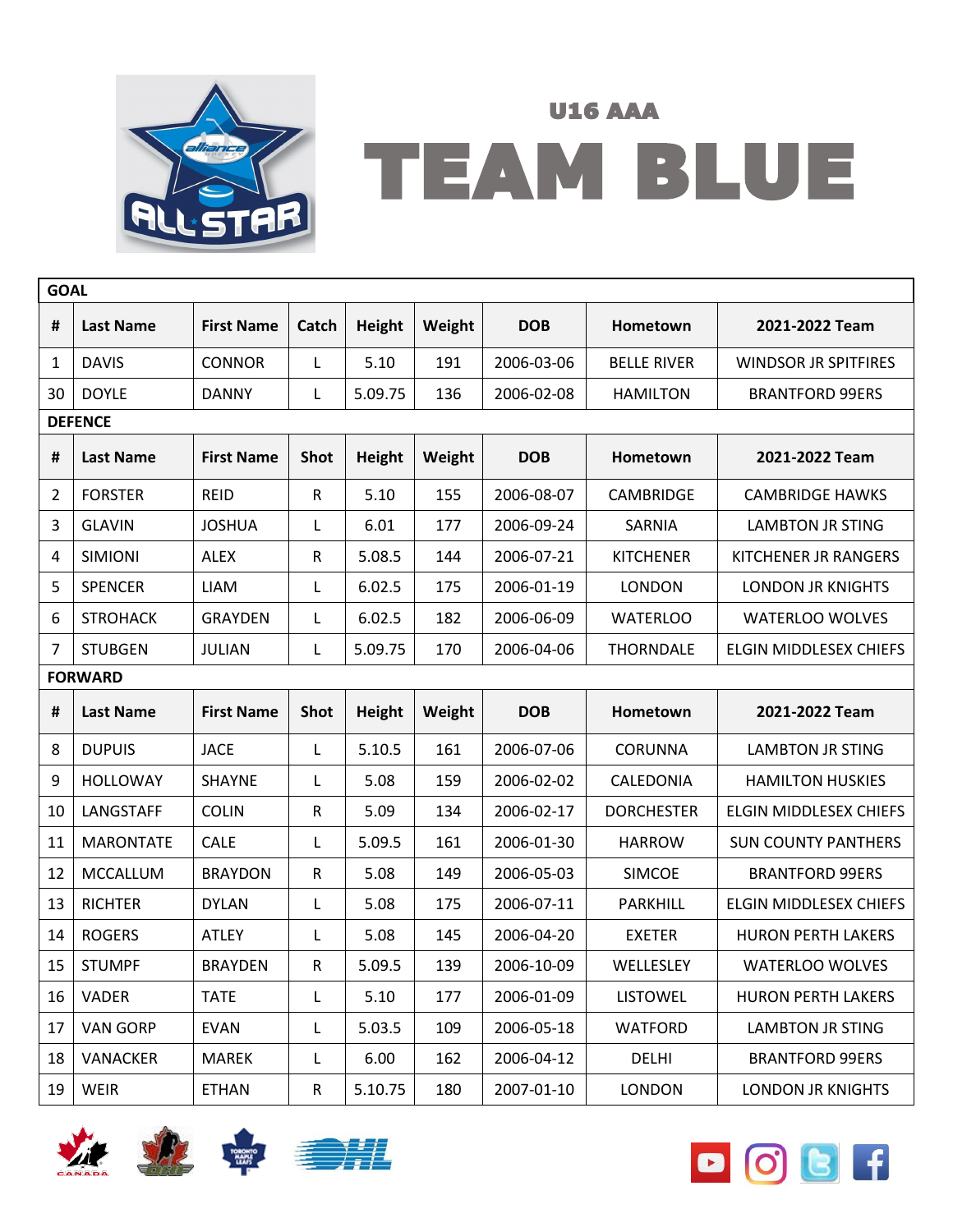

|                | <b>GOAL</b>      |                   |             |               |        |            |                     |                               |  |  |  |
|----------------|------------------|-------------------|-------------|---------------|--------|------------|---------------------|-------------------------------|--|--|--|
| #              | <b>Last Name</b> | <b>First Name</b> | Catch       | Height        | Weight | <b>DOB</b> | Hometown            | 2021-2022 Team                |  |  |  |
| 1              | <b>DUNCAN</b>    | <b>HAYDEN</b>     | L           | 5.11          | 159    | 2006-04-26 | <b>EAST LAMBTON</b> | <b>LAMBTON JR STING</b>       |  |  |  |
| 30             | <b>FROGGETT</b>  | <b>CARTER</b>     | L           | 6.02          | 177    | 2006-04-07 | <b>DORCHESTER</b>   | <b>ELGIN MIDDLESEX CHIEFS</b> |  |  |  |
| <b>DEFENCE</b> |                  |                   |             |               |        |            |                     |                               |  |  |  |
| #              | <b>Last Name</b> | <b>First Name</b> | <b>Shot</b> | <b>Height</b> | Weight | <b>DOB</b> | Hometown            | 2021-2022 Team                |  |  |  |
| 2              | <b>AGOSTINIS</b> | <b>NATHAN</b>     | $\mathsf R$ | 5.08.5        | 151    | 2006-04-07 | LASALLE             | <b>WINDSOR JR SPITFIRES</b>   |  |  |  |
| 3              | <b>BARTLETT</b>  | <b>KEATON</b>     | L           | 5.08          | 180    | 2006-01-03 | <b>WATERLOO</b>     | <b>WATERLOO WOLVES</b>        |  |  |  |
| 4              | <b>KERR</b>      | <b>CAIDEN</b>     | L           | 5.09          | 195    | 2006-08-03 | <b>KOMOKA</b>       | <b>ELGIN MIDDLESEX CHIEFS</b> |  |  |  |
| 5              | MCCONNELL-BARKER | <b>BRODEN</b>     | L           | 5.10          | 159    | 2006-01-31 | <b>LONDON</b>       | <b>LONDON JR KNIGHTS</b>      |  |  |  |
| 6              | <b>MCGUIRE</b>   | <b>TYLER</b>      | $\mathsf R$ | 6.01.5        | 178    | 2006-09-15 | <b>WINDSOR</b>      | <b>WINDSOR JR SPITFIRES</b>   |  |  |  |
| 7              | <b>MERRITT</b>   | <b>CARTER</b>     | L           | 6.00          | 179    | 2006-10-23 | <b>CAMBRIDGE</b>    | <b>CAMBRIDGE HAWKS</b>        |  |  |  |
|                | <b>FORWARD</b>   |                   |             |               |        |            |                     |                               |  |  |  |
| #              | <b>Last Name</b> |                   |             |               |        |            |                     |                               |  |  |  |
|                |                  | <b>First Name</b> | <b>Shot</b> | <b>Height</b> | Weight | <b>DOB</b> | Hometown            | 2021-2022 Team                |  |  |  |
| 8              | CATALANO         | <b>NATHAN</b>     | L           | 5.08          | 182    | 2006-05-29 | <b>MISSISSAUGA</b>  | <b>CAMBRIDGE HAWKS</b>        |  |  |  |
| 9              | <b>EDWARDS</b>   | <b>AIDAN</b>      | L           | 5.10          | 151    | 2006-04-04 | CHATHAM             | <b>CHATHAM-KENT CYCLONES</b>  |  |  |  |
| 10             | <b>ELZINGA</b>   | <b>BLAKE</b>      | L           | 5.08.5        | 170    | 2006-02-25 | <b>WALKERTON</b>    | <b>HURON PERTH LAKERS</b>     |  |  |  |
| 11             | <b>FACCHINA</b>  | <b>ETHAN</b>      | L           | 5.11          | 159    | 2006-01-12 | PARKHILL            | <b>ELGIN MIDDLESEX CHIEFS</b> |  |  |  |
| 12             | <b>FRIES</b>     | CAMERON           | $\mathsf R$ | 5.06.75       | 126    | 2006-05-27 | <b>CAMBRIDGE</b>    | <b>CAMBRIDGE HAWKS</b>        |  |  |  |
| 13             | <b>GRAHAM</b>    | <b>TYLER</b>      | L           | 5.10.75       | 202    | 2006-08-10 | <b>CAMBRIDGE</b>    | <b>CAMBRIDGE HAWKS</b>        |  |  |  |
| 14             | <b>KARMIRIS</b>  | <b>LUCAS</b>      | $\mathsf R$ | 5.09.5        | 160    | 2006-09-27 | <b>BRANTFORD</b>    | <b>BRANTFORD 99ERS</b>        |  |  |  |
| 15             | <b>KARMIRIS</b>  | <b>TOMMY</b>      | L           | 5.09          | 178    | 2006-06-15 | <b>BRANTFORD</b>    | <b>BRANTFORD 99ERS</b>        |  |  |  |
| 16             | <b>LEPAIN</b>    | <b>JOSHUA</b>     | L           | 6.00.5        | 164    | 2006-02-20 | AMHERSTBURG         | <b>WINDSOR JR SPITFIRES</b>   |  |  |  |
| 17             | LUCHANKO         | <b>JETT</b>       | R           | 5.11          | 160    | 2006-08-21 | <b>LONDON</b>       | <b>LONDON JR KNIGHTS</b>      |  |  |  |
| 18             | <b>MARTIN</b>    | <b>BRADY</b>      | R           | 5.10          | 153    | 2007-03-16 | <b>ELMIRA</b>       | <b>WATERLOO WOLVES</b>        |  |  |  |

DOBf





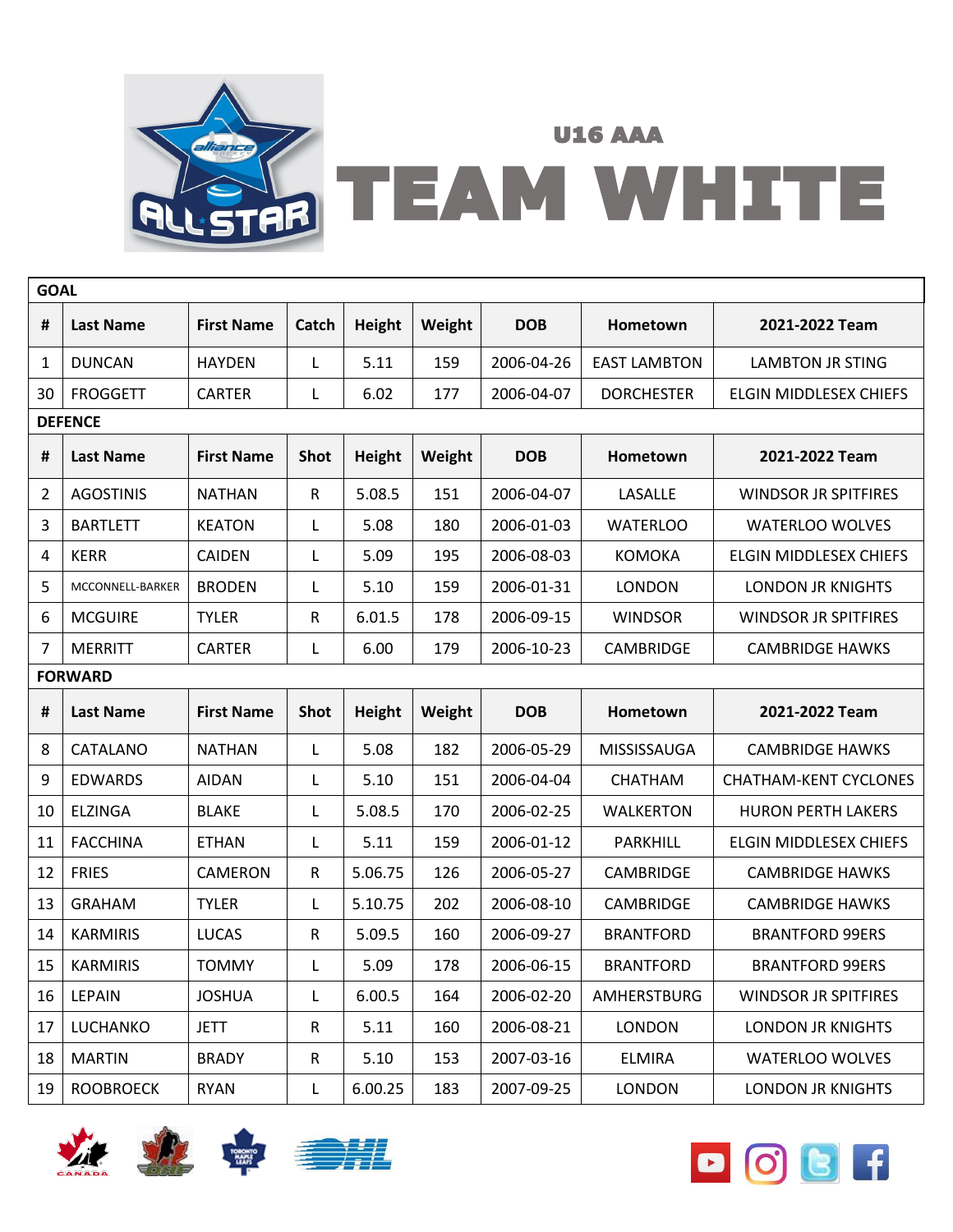

## U18 AAA RUSTAR TEAM BLUE

|                | <b>GOAL</b>        |                   |             |        |        |            |                    |                               |  |  |
|----------------|--------------------|-------------------|-------------|--------|--------|------------|--------------------|-------------------------------|--|--|
| #              | <b>Last Name</b>   | <b>First Name</b> | Catch       | Height | Weigh  | <b>DOB</b> | Hometown           | 2021-2022 Team                |  |  |
| 1              | <b>DAVY</b>        | <b>OWEN</b>       | L           | 6.00   | 178    | 2005-02-06 | <b>DELAWARE</b>    | <b>ELGIN MIDDLESEX CHIEFS</b> |  |  |
| 30             | <b>HANNIVAN</b>    | <b>JOSH</b>       | L           | 6.00   | 185    | 2004-09-03 | <b>LONDON</b>      | <b>LONDON JR KNIGHTS</b>      |  |  |
| <b>DEFENCE</b> |                    |                   |             |        |        |            |                    |                               |  |  |
| #              | <b>Last Name</b>   | <b>First Name</b> | <b>Shot</b> | Height | Weight | <b>DOB</b> | Hometown           | 2021-2022 Team                |  |  |
| 2              | <b>DOYLE</b>       | <b>LIAM</b>       | R           | 5.11   | 175    | 2005-04-27 | AMHERSTBURG        | <b>WINDSOR JR SPITFIRES</b>   |  |  |
| 3              | <b>GEORGE</b>      | <b>JUSTIN</b>     | L           | 5.11   | 160    | 2004-09-19 | <b>KITCHENER</b>   | KITCHENER JR RANGERS          |  |  |
| 4              | <b>LOVECKY</b>     | <b>REID</b>       | L           | 5.11   | 180    | 2005-07-28 | <b>LONDON</b>      | <b>LONDON JR KNIGHTS</b>      |  |  |
| 5              | <b>MCGRAIL</b>     | <b>JACE</b>       | L           | 5.11   | 185    | 2005-04-15 | <b>WYOMING</b>     | <b>LAMBTON JR STING</b>       |  |  |
| 6              | SAMOILA            | <b>LUKAS</b>      | L           | 6.05   | 215    | 2005-07-23 | <b>TECUMSEH</b>    | <b>WINDSOR JR SPITFIRES</b>   |  |  |
| 7              | <b>TALBOT</b>      | <b>BRETT</b>      | L           | 6.00   | 185    | 2005-05-28 | <b>KITCHENER</b>   | <b>WATERLOO WOLVES</b>        |  |  |
|                | <b>FORWARD</b>     |                   |             |        |        |            |                    |                               |  |  |
| #              | <b>Last Name</b>   | <b>First Name</b> | <b>Shot</b> | Height | Weight | <b>DOB</b> | Hometown           | 2021-2022 Team                |  |  |
| 8              | <b>BOSEV</b>       | <b>ADRIAN</b>     | L           | 5.09   | 155    | 2005-04-05 | <b>WINDSOR</b>     | <b>WINDSOR JR SPITFIRES</b>   |  |  |
| 9              | <b>CAMPBELL</b>    | <b>TYRELL</b>     | L           | 5.10   | 175    | 2005-01-19 | <b>LONDON</b>      | <b>LONDON JR KNIGHTS</b>      |  |  |
| 10             | CAMPOLO            | <b>LUCA</b>       | L           | 5.08   | 150    | 2005-01-23 | <b>HAMILTON</b>    | <b>HAMILTON HUSKIES</b>       |  |  |
| 11             | <b>DELLA CROCE</b> | <b>LUKE</b>       | L           | 5.11   | 160    | 2005-08-10 | <b>GUELPH</b>      | <b>WATERLOO WOLVES</b>        |  |  |
| 12             | <b>FAULKNER</b>    | <b>BRENNAN</b>    | L           | 5.11   | 145    | 2005-12-28 | <b>LONDON</b>      | <b>ELGIN MIDDLESEX CHIEFS</b> |  |  |
| 13             | <b>METCALF</b>     | <b>KEEGAN</b>     | L           | 5.08   | 150    | 2005-01-09 | <b>BADEN</b>       | <b>HURON PERTH LAKERS</b>     |  |  |
| 14             | RADERSMA           | <b>MYLES</b>      | L           | 5.11   | 175    | 2004-03-14 | <b>KITCHENER</b>   | KITCHENER JR RANGERS          |  |  |
| 15             | <b>SCOTT</b>       | <b>CODI</b>       | L           | 6.04   | 180    | 2005-09-26 | <b>THAMESFORD</b>  | <b>ELGIN MIDDLESEX CHIEFS</b> |  |  |
| 16             | <b>SCOTT</b>       | <b>MALCOM</b>     | R           | 5.10   | 180    | 2004-05-09 | <b>NORWICH</b>     | KITCHENER JR RANGERS          |  |  |
| 17             | <b>TENHAG</b>      | <b>JONATHAN</b>   | L           | 6.02   | 204    | 2005-03-28 | <b>SEAFORTH</b>    | <b>HURON PERTH LAKERS</b>     |  |  |
| 18             | <b>TUCKER</b>      | <b>CONNOR</b>     | L           | 6.00   | 158    | 2005-02-03 | <b>BELLE RIVER</b> | <b>WINDSOR JR SPITFIRES</b>   |  |  |
| 19             | <b>TUDINO</b>      | <b>ANTHONY</b>    | L           | 5.11   | 180    | 2004-03-19 | SARNIA             | <b>LAMBTON JR STING</b>       |  |  |







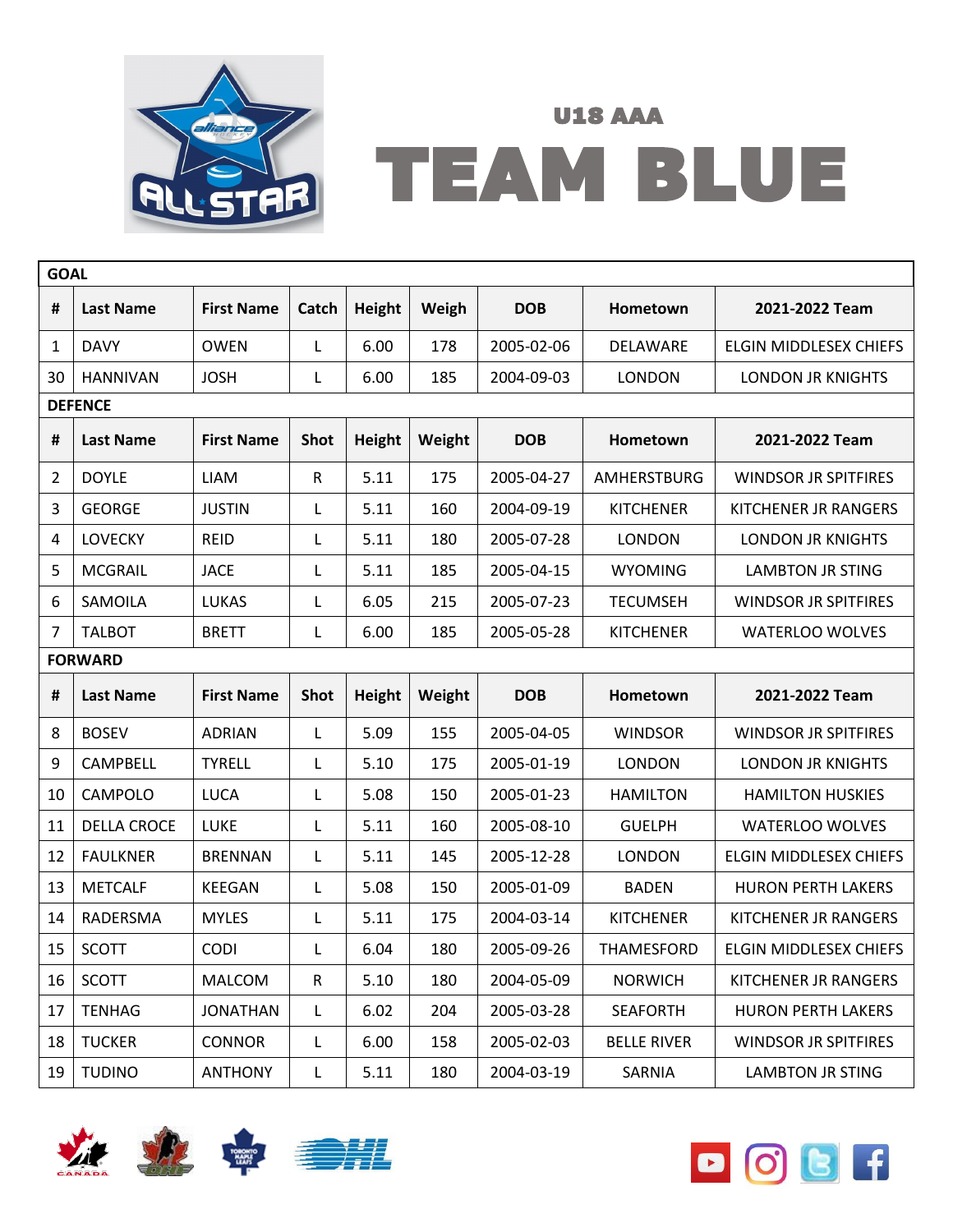

|    | <b>GOAL</b>       |                   |             |               |        |            |                     |                             |  |  |
|----|-------------------|-------------------|-------------|---------------|--------|------------|---------------------|-----------------------------|--|--|
| #  | <b>Last Name</b>  | <b>First Name</b> | Catch       | <b>Heigh</b>  | Weigh  | <b>DOB</b> | Hometown            | 2021-2022 Team              |  |  |
| 1  | <b>ALTIMAN</b>    | <b>TRE</b>        | L           | 5.09          | 155    | 2005-11-11 | <b>CHATHAM</b>      | <b>WINDSOR JR SPITFIRES</b> |  |  |
| 30 | <b>BURLEIGH</b>   | <b>ZACH</b>       | R           | 6.00          | 165    | 2005-06-28 | ORANGEVILLE         | <b>HURON PERTH LAKERS</b>   |  |  |
|    | <b>DEFENCE</b>    |                   |             |               |        |            |                     |                             |  |  |
| #  | <b>Last Name</b>  | <b>First Name</b> | <b>Shot</b> | <b>Height</b> | Weight | <b>DOB</b> | Hometown            | 2021-2022 Team              |  |  |
| 2  | <b>BALLANTYNE</b> | <b>BEN</b>        | L           | 5.11          | 160    | 2004-03-27 | <b>HAMILTON</b>     | <b>HAMILTON HUSKIES</b>     |  |  |
| 3  | <b>HAMLIN</b>     | <b>BRADY</b>      | L           | 5.11          | 185    | 2005-01-08 | <b>BELLE RIVER</b>  | <b>WINDSOR JR SPITFIRES</b> |  |  |
| 4  | <b>JENKEN</b>     | <b>MATTHEW</b>    | R           | 6.04          | 178    | 2005-10-12 | <b>ILDERTON</b>     | <b>LONDON JR KNIGHTS</b>    |  |  |
| 5  | <b>LAWRENCE</b>   | <b>CARTER</b>     | R           | 6.02          | 190    | 2005-03-31 | <b>ST. THOMAS</b>   | ELGIN MIDDLESEX CHIEFS      |  |  |
| 6  | <b>MCEWAN</b>     | <b>ROURKE</b>     | L           | 5.11          | 175    | 2005-02-27 | <b>ST. MARYS</b>    | <b>HURON PERTH LAKERS</b>   |  |  |
| 7  | WADEL             | <b>LIAM</b>       | R           | 6.02          | 183    | 2004-01-18 | <b>WATERLOO</b>     | <b>WATERLOO WOLVES</b>      |  |  |
|    | <b>FORWARD</b>    |                   |             |               |        |            |                     |                             |  |  |
| #  | <b>Last Name</b>  | <b>First Name</b> | <b>Shot</b> |               |        |            |                     |                             |  |  |
|    |                   |                   |             | <b>Height</b> | Weight | <b>DOB</b> | Hometown            | 2021-2022 Team              |  |  |
| 8  | <b>CLOET</b>      | <b>AIDEN</b>      | R           | 5.07.5        | 150    | 2004-05-19 | <b>WATERFORD</b>    | <b>BRANTFORD 99ERS</b>      |  |  |
| 9  | <b>GOOD</b>       | <b>DUSTIN</b>     | R           | 6.01          | 160    | 2005-01-01 | <b>WATERLOO</b>     | <b>WATERLOO WOLVES</b>      |  |  |
| 10 | LEWIS             | <b>COLE</b>       | L           | 5.11          | 160    | 2004-06-22 | <b>STRATFORD</b>    | <b>HURON PERTH LAKERS</b>   |  |  |
| 11 | MEULENSTEEN       | <b>HARRISON</b>   | L           | 6.01          | 165    | 2005-12-14 | <b>LISTOWEL</b>     | <b>HURON PERTH LAKERS</b>   |  |  |
| 12 | <b>MIRDA</b>      | <b>MATTHEW</b>    | L           | 5.11          | 175    | 2005-09-22 | <b>WATERLOO</b>     | KITCHENER JR RANGERS        |  |  |
| 13 | PRENDERGAST       | <b>MATT</b>       | R           | 6.01          | 175    | 2005-01-08 | <b>DORCHESTER</b>   | <b>LONDON JR KNIGHTS</b>    |  |  |
| 14 | <b>SHORE</b>      | <b>OWEN</b>       | L           | 5.09          | 155    | 2005-05-30 | <b>GODERICH</b>     | <b>WATERLOO WOLVES</b>      |  |  |
| 15 | <b>SKIRTEN</b>    | <b>JUSTIN</b>     | L           | 5.10          | 172    | 2005-07-26 | CHATHAM             | ELGIN MIDDLESEX CHIEFS      |  |  |
| 16 | <b>STARESINIC</b> | <b>LUCAS</b>      | R           | 5.10          | 165    | 2004-10-21 | WATERDOWN           | <b>HAMILTON HUSKIES</b>     |  |  |
| 17 | <b>TONIN</b>      | <b>ADRIANO</b>    | L           | 6.00          | 175    | 2005-11-02 | LASALLE             | <b>WINDSOR JR SPITFIRES</b> |  |  |
| 18 | WEBER             | RIPKEN            | R           | 5.11          | 167    | 2004-08-16 | <b>LONDON</b>       | <b>LONDON JR KNIGHTS</b>    |  |  |
| 19 | <b>WOODBURN</b>   | <b>RYAN</b>       | L           | 5.11          | 170    | 2004-09-23 | <b>STONEY CREEK</b> | <b>HAMILTON HUSKIES</b>     |  |  |